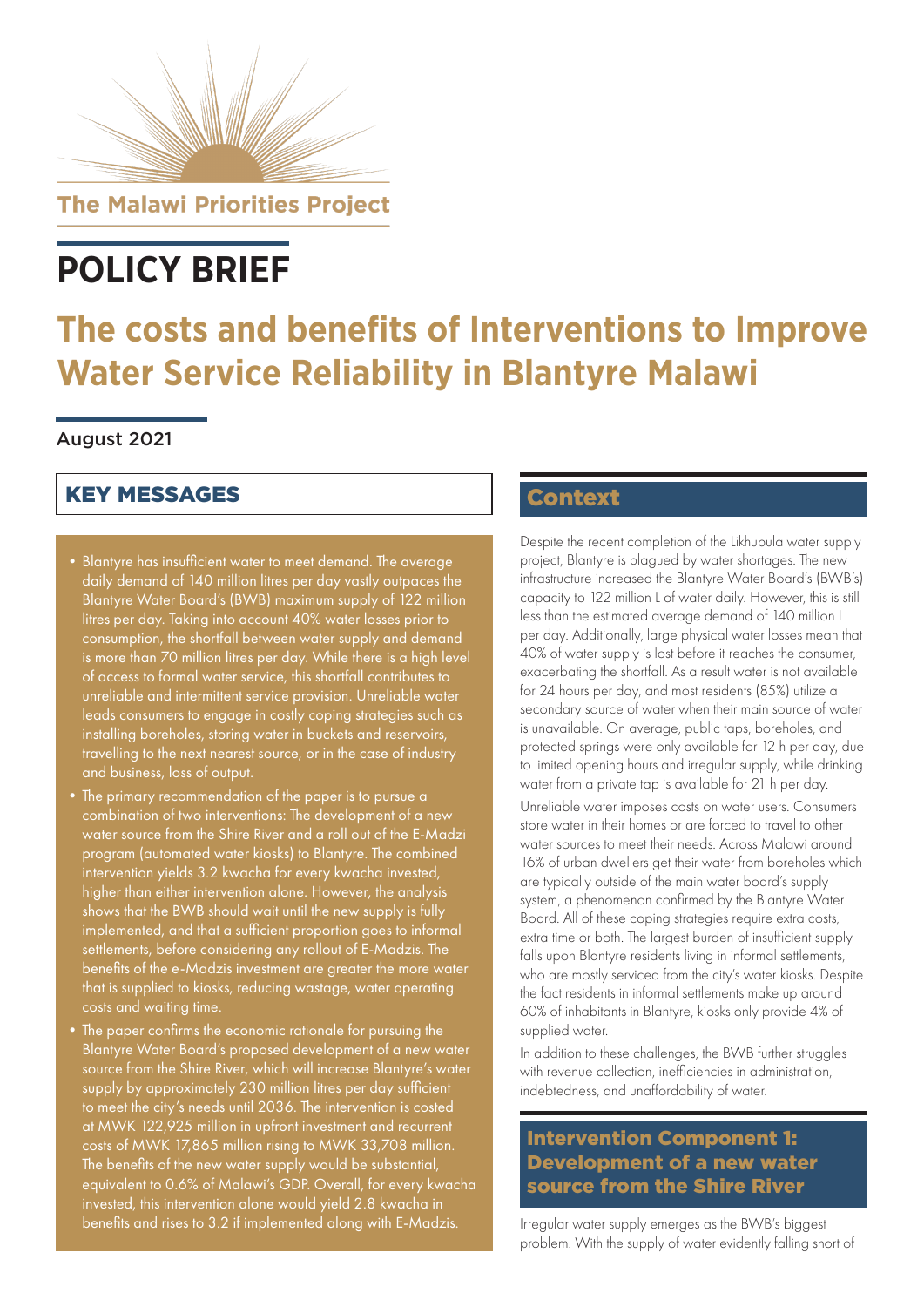demand, the BWB has plans to invest in a new water source from the Shire River. The plans include a water treatment plant, pumping stations, water tanks and pipelines to produce 230 million litres per day in 2023. This intervention is expected to directly address the interruptions in service owing to inadequate supply, and is one of the future projects identified by the Blantyre Water Board. However, the intervention is currently only 47% financed with a loan from India's Exim Bank (BWB, 2021).

For an upfront investment of MWK 122,925 million and recurrent costs of MWK 17,865 million rising to MWK 33,708 million, the new supply of 230 million L per day would likely be sufficient to meet demand in Blantyre until 2036, even after accounting for 40% physical losses.

The primary beneficiaries of the intervention would be residential consumers – both those living in informal and permanent housing



areas, who make up the largest portion of the present demand gap. Industrial, institutional and commercial customers would also have their water demands met. Benefits are primarily expressed in avoided coping costs which residential, institutional, and commercial customers would otherwise have to incur. The intervention would generate benefits worth MWK 44,770 million in 2023, the assumed first year of operations, rising to MWK 306,887 million by 2052.

Being the commercial center of Malawi, ensuring Blantyre has sufficient water is essential for both the city and the country's economic growth. As such, the benefits of this intervention alone are equivalent to 0.6% of projected GDP. The return-on-investment from the intervention by itself is 2.8, meaning that for every kwacha spent on the project, Blantyre receives 2.8 kwacha in economic benefits, and rises to 3.2 if combined with the E-Madzi intervention.



#### *Figure 2:*



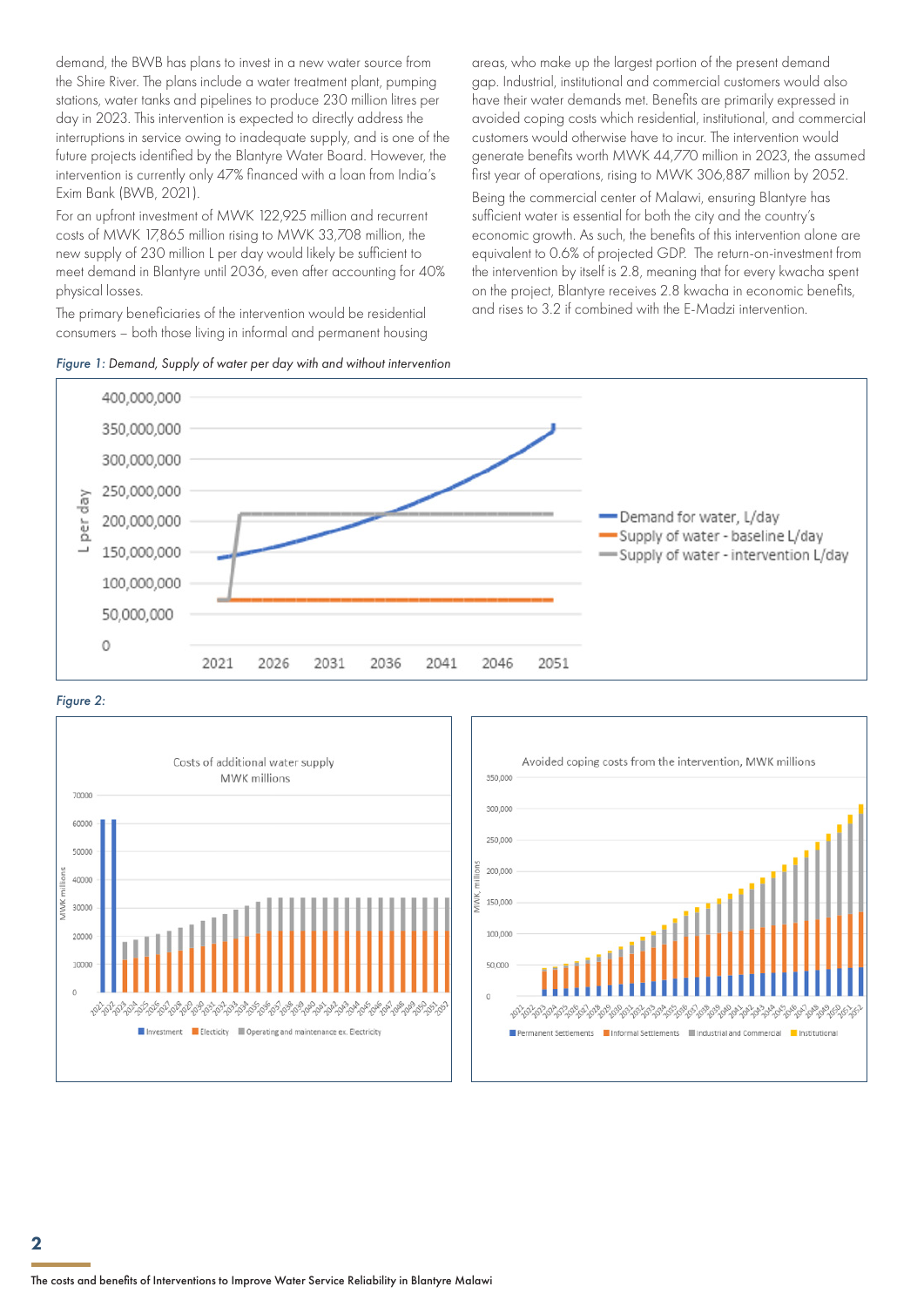#### Intervention Component 2: Roll-out of e-Madzi kiosks across Blantyre

The second intervention is the installation of E-Madzi kiosks across Blantyre, based on a pilot rolled out in Lilongwe. These E-Madzi kiosks are automated water dispensers that replace in-person kiosks while ensuring increased access to water and lowering water costs by 65%. With residents in informal settlements unable to pay for connection fees and water authorities unwilling to extend the piped network to environmentally sensitive areas, the water kiosks are considered critical to providing and maintaining water-supply to low-income areas, and are managed by the WUA.

The intervention proposed is to replace traditional (manual) water kiosks with e-Madzi kiosks across all 730 functional kiosks in Blantyre. The E-Madzi kiosks respond directly to the problems of NRW, inconsistent access, and unaffordability. Residents can also access water at any time, as the traditional kiosks were only open for a portion of the day when they can be staffed. Finally, the technology helps to reduce water wastage due to spillage and non-revenue water because the release of water is automated, accessible through a smart card. The costs of the intervention are MWK 3,357 million for the installation of the automated kiosks, program management and purchase of smart cards. Maintenance is estimated at MWK 163 million per year. Replacement of smart cards occurs every 5 years, while E-Madzis are replaced every 10 years.

The benefits of the intervention are a reduction in water costs by 65% and a reduction in waiting time by 5 min per trip. There is also a reduction in congestion which reduces the spread of infectious disease, notably COVID-19, though this benefit was not quantified in the analysis.

The benefits are highly dependent on the amount of water that is supplied to the kiosks. If the new water supply intervention is not implemented, and the kiosks continue receiving only 4% of water, the benefits are only 1.5 times the costs of the E-Madzis. However, if the E-Madzis are rolled out after the water supply project is installed, then the benefits jump substantially and the return on investment for the combined intervention is 3.2.

#### An intervention with both increased water supply and E-Madzis has a higher return on investment than either intervention alone

While alone, these interventions generated positive returns on investment, in a scenario where both interventions are implemented simultaneously, the incremental BCR of both interventions jumps to 3.2, meaning that every kwacha invested yields 3.2 kwacha in benefits, indicating that the two interventions are synergistic. This is based on a thirty-year water supply project and E-madzis installed in 2022 and replaced in 2032 and 2042.

| <b>Intervention</b>                                                                                       | <b>BCR Rating</b>                                 | <b>Costs MWK, millions</b>                                                                                                                                             | <b>Benefits MWK, millions</b>                                                                                                                                                                                                                                                              |
|-----------------------------------------------------------------------------------------------------------|---------------------------------------------------|------------------------------------------------------------------------------------------------------------------------------------------------------------------------|--------------------------------------------------------------------------------------------------------------------------------------------------------------------------------------------------------------------------------------------------------------------------------------------|
| <b>Water Source</b><br>Development from<br>the Shire River &<br>E-Madzi Rollout to<br>Blantyre (together) | <b>3.2 Fair</b><br>(100%<br>economic<br>benefits) | Sum of cost figures below                                                                                                                                              | Reduced coping costs from unreliable<br>water:<br>MWK 44,770 million in 2023, rising to<br>MWK 306,887 million by 2052<br>Reduced costs of kiosk water: MWK<br>8,000 million every year<br>Time savings from reduced queuing:<br>MWK 12,630 million initially rising<br>with income growth |
| New Water Source<br>Development from<br>the Shire River<br>(alone)                                        | 2.8 Fair<br>(100%<br>economic<br>benefits)        | Upfront cost:<br>MWK 122,925 million in upfront<br>investment<br>Operating and electricity cost: MWK<br>17,865 million in 2023 rising to MWK<br>33,708 million in 2052 | Reduced coping costs from unreliable<br>water:<br>MWK 44,770 million in 2023, rising to<br>MWK 306,887 million by 2052                                                                                                                                                                     |
| E-Madzi Rollout<br>(alone)                                                                                | 1.5 Fair<br>(100%<br>economic<br>benefits)        | E-madzis: MWK 3,290 million replaced<br>every 10 years<br>Smart cards: MWK 67 million replaced<br>every 5 years<br>Maintenance: MWK 163 million every<br>year          | Reduced costs of kiosk water: MWK<br>521 million every year<br>Time savings from reduced queuing:<br>MWK 418 million initially rising with<br>income growth                                                                                                                                |

UMMARY

*Note: BCRs are based on costs and benefits discounted at 8% (see accompanying technical report). BCR ratings are determined on the following*  scale Excellent, BCR > 15; Good, BCR 5-15; <mark>Fair, BCR 1-5;</mark> Poor, BCR < 1. This traffic light scale was developed by an Eminent Panel including several *Nobel Laureate economists for a previous Copenhagen Consensus project that assessed the Sustainable Development Goals.*